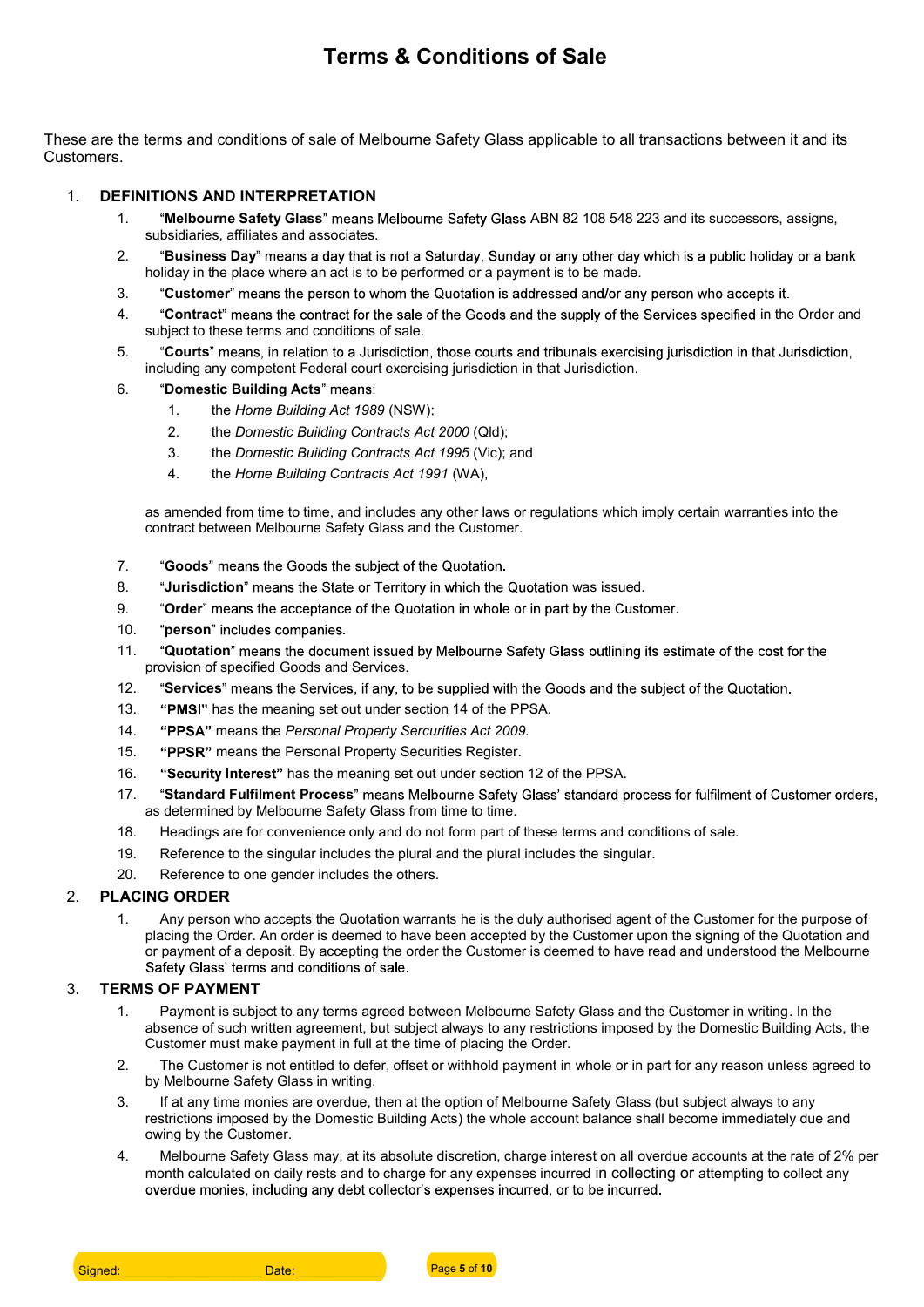- 5. The Customer acknowledges receiving written details of Melbourne Safety Glass' Standard Fulfilment Process prior to placing the Order. If, due to any acts or omissions of the Customer, Melbourne Safety Glass is required to deviate from the Standard Fulfilment Process in order to fulfil the Order, Melbourne Safety Glass may, in its absolute discretion, charge the Customer to the fullest extent permitted by law for any additional costs incurred by Melbourne Safety Glass in so doing.
- 6. Despite anything of the contrary contained herein or any other rights which Melbourne Safety Glass may have at law or under these terms and conditions:

a) The customer hereby grants a PMSI and/or charge in favour of Melbourne Safety Glass over any Goods the Customer has acquired from Melbourne Safety Glass to secure payment of the Goods in accordance with these terms and conditions and the provisions of the PPSA;

b) Melbourne Safety Glass agrees to take a PMSI and/or charge over the Goods, which gives Melbourne Safety Glass a Security Interest that shall be registered on the PPSR;

c) The Customer shall do all such things and sign all such documents as are necessary and reasonably required to enable Melbourne Safety Glass to acquire a perfected Security Interest in the Goods;

d) The Customer agrees to provide all such information as is required to enable registration of the PMSI and/or charge on the PPSR;

e) The Customer acknowledges that a "PMSI" and/or charge is granted priority to all other creditors of the Customer in relation to the Goods;

f) The Customer authorises under section 275(7)(c) of the PPSA, the disclosure of information by a secured party under section 275(4) of the PPSA in response to any request for information form an interested person pursuant to sections 275(1) to (3) of the PPSA;

g) The Customer will not without written notice to Melbourne Safety Glass, change its name or initiate any change to any documentation registered under the PPSA in relation to these terms and conditions; and

h) Melbourne Safety Glass undertakes to maintain accuracy of the registered Security Interest and to remove the registration when the Customer has paid all amounts owe to Melbourne Safety Glass in relation to the Goods.

- 4. **ABILITY TO SUPPLY**<br>1. Any obligation of Melbourne Safety Glass to supply Goods or Services is subject to its ability to secure labour, materials and other Services for the manufacture and supply of the Goods and Services.
	- 2. Melbourne Safety Glass shall not be liable in anyway for failure to deliver the Goods and/or supply the Services within the stated time and the Customer may not reject the Goods and/or Services on account of such failure to deliver within the stated time.
	- 3. Melbourne Safety Glass shall not be liable for any failure to supply or deliver the Goods or Services due to strikes, fires, explosions, flood, riot, lock-out, injunction, interruption of transportation, accidents, war, governmental action or other circumstances beyond Melbourne Safety Glass' control.
	- 4. If for any reason Melbourne Safety Glass is unable to perform its obligations under the Contract, then Melbourne Safety Glass may at any time by notice in writing to the Customer terminate the Contract whereupon the Contract will be at an end and any deposit money paid by the Customer will be refunded by Melbourne Safety Glass and save for the recovery of the deposit neither party will have any claim against the other.

- 5. PRICES<br>1. Except for sub-clause 5.2, the prices on the Quotation shall remain current for 30 days. Melbourne Safety Glass reserves the right to vary the prices after lapse of 30 days, to the extent permitted by law.
	- 2. Quotations given for site glazing will remain valid for a period of 3 months from date of completed manufacture of the Goods. Melbourne Safety Glass reserves the right to vary the charge after the lapse of 3 months, to the extent permitted by law.
	- 3. The quoted price is based upon the particular specifications of the Goods current at the time of Quotation. Melbourne Safety Glass reserves the right to vary the price if there is any variation in specification after the Order is placed, to the extent permitted by law.
	- 4. Notwithstanding any other clause of these terms and conditions of sale, if any supply by Melbourne Safety Glass is subject to Goods and Services Tax ("GST"), the Customer must, unless the price on the Quotation expressly states that GST is included, pay an additional amount to Melbourne Safety Glass. The additional amount:
		- 1. is equal to the price payable by the Customer for the relevant supply multiplied by the prevailing GST rate; and
		- 2. is payable at the same time and in the same manner as the price for the supply to which the additional amount relates.

Signed: \_\_\_\_\_\_\_\_\_\_\_\_\_\_\_\_\_\_\_\_\_\_\_\_\_\_\_\_\_Date:

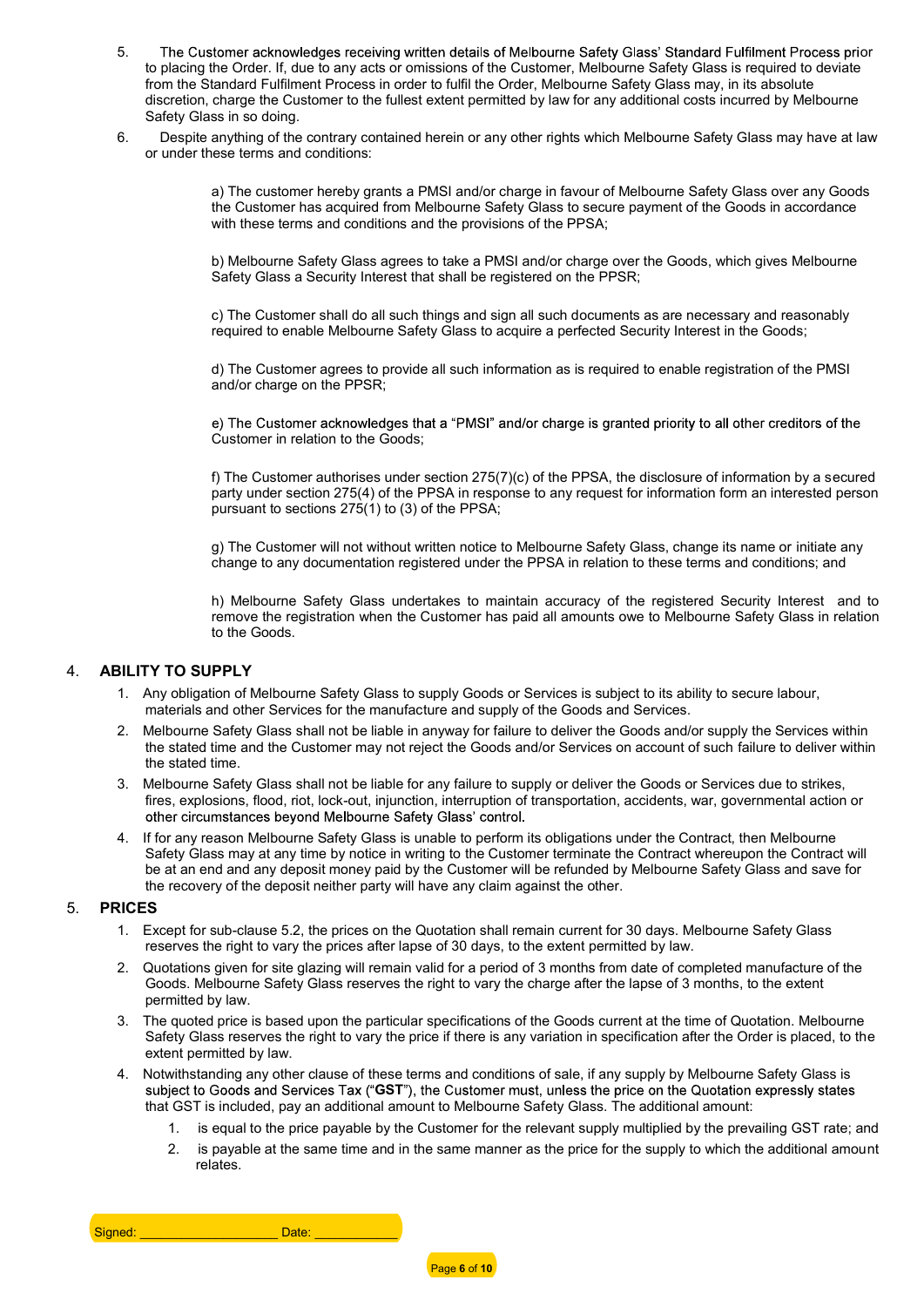6. DELIVERY<br>1. Delivery of the Goods shall be deemed to occur when they are handed to the Customer or his representative or are delivered to the premises or site or carrier nominated by the Customer and the Goods shall thereafter be at the Customer's risk

2. Upon the signing of a delivery docket unless the contrary is noted in that docket, the Goods shall be deemed to have been delivered in good order and condition and if no person is present to sign the delivery docket then the Goods will be deemed to have been delivered in good order and condition. To the extent permitted by law, the Customer may only return Goods if a shortage, damage or other fault at the time of delivery is reported by the Customer to Melbourne Safety Glass within 24 hours of delivery and confirmed in writing within 7 days of such report.

3. The Customer agrees to accept delivery of the Goods or to make alternative delivery arrangements within 7 days of Melbourne Safety Glass notifying the Customer that the Goods are available for delivery. To the extent permitted by law, Melbourne Safety Glass reserves the right at its absolute discretion to charge a minimum fee of \$50 plus 2% of order value per week or part thereof, if the Customer fails to accept or make alternative arrangements for delivery within 7 days of being advised that delivery is ready.

4. Where the parties have agreed that the Customer will advise Melbourne Safety Glass of a "load date" (being a date for delivery), the Customer must:

1. give sufficient notice of the load date (being not less than the standard published lead time for the Goods to be manufactured and delivered, as set out in the Standard Fulfillment Process); and

- 2. ensure that the load date is not more than 90 days after the date of the Order.
- 5. To the extent permitted by law, the Customer shall be responsible to Melbourne Safety Glass for any extra costs (which term shall include actual costs and imputed costs for storage, handling or demurrage) incurred by Melbourne Safety Glass as a result of failure of the Customer to take delivery of the Goods at the time and place specified. Melbourne Safety Glass will be entitled to a lien over the Goods until such costs have been paid in full.
- 6. If the Customer is required to give Melbourne Safety Glass notice of a load date under clause 6.4, and fails to do so within within 90 days after placing the Order, Melbourne Safety Glass reserves the right to:
	- 1. review and vary the price payable by the Customer under the Quotation to the extent permitted by law, if Melbourne Safety Glass considers it reasonable to increase those prices to reflect Melbourne Safety Glass' then current prices for such Goods (or equivalent Goods), in which case the Customer must pay the difference on demand; and/or
	- 2. supply to the Customer equivalent Goods to those described in the Quotation but which may contain slight variations in design. Such variations will not materially affect the dimensions, operation or appearance of the Goods. Melbourne Safety Glass must inform the Customer of such variations at the time of delivery of the Goods.
- 7. If the Customer fails to accept any part of the Goods which Melbourne Safety Glass has dispatched in conformity with the Contract and such part of the Goods is returned to Melbourne Safety Glass and re-dispatched subsequently, then Melbourne Safety Glass may, to the extent permitted by law, require the Customer to pay on demand a charge equal to double the current delivery charge.

7. TITLE<br>8. Property in the Goods supplied by Melbourne Safety Glass to the Customer will not pass to the Customer until the money owing for those Goods and any other money owing by the Customer to Melbourne Safety Glass has been paid. The Customer in the meantime takes custody of the Goods as the fiduciary agent and bailee of Melbourne Safety Glass.

9.Where the Customer does not make payment in respect of specific Goods, payment must be treated as having been made first in respect of Goods which have passed out of the possession of the Customer, and then in respect of whatever Goods still in the possession of the Customer Melbourne Safety Glass elects.

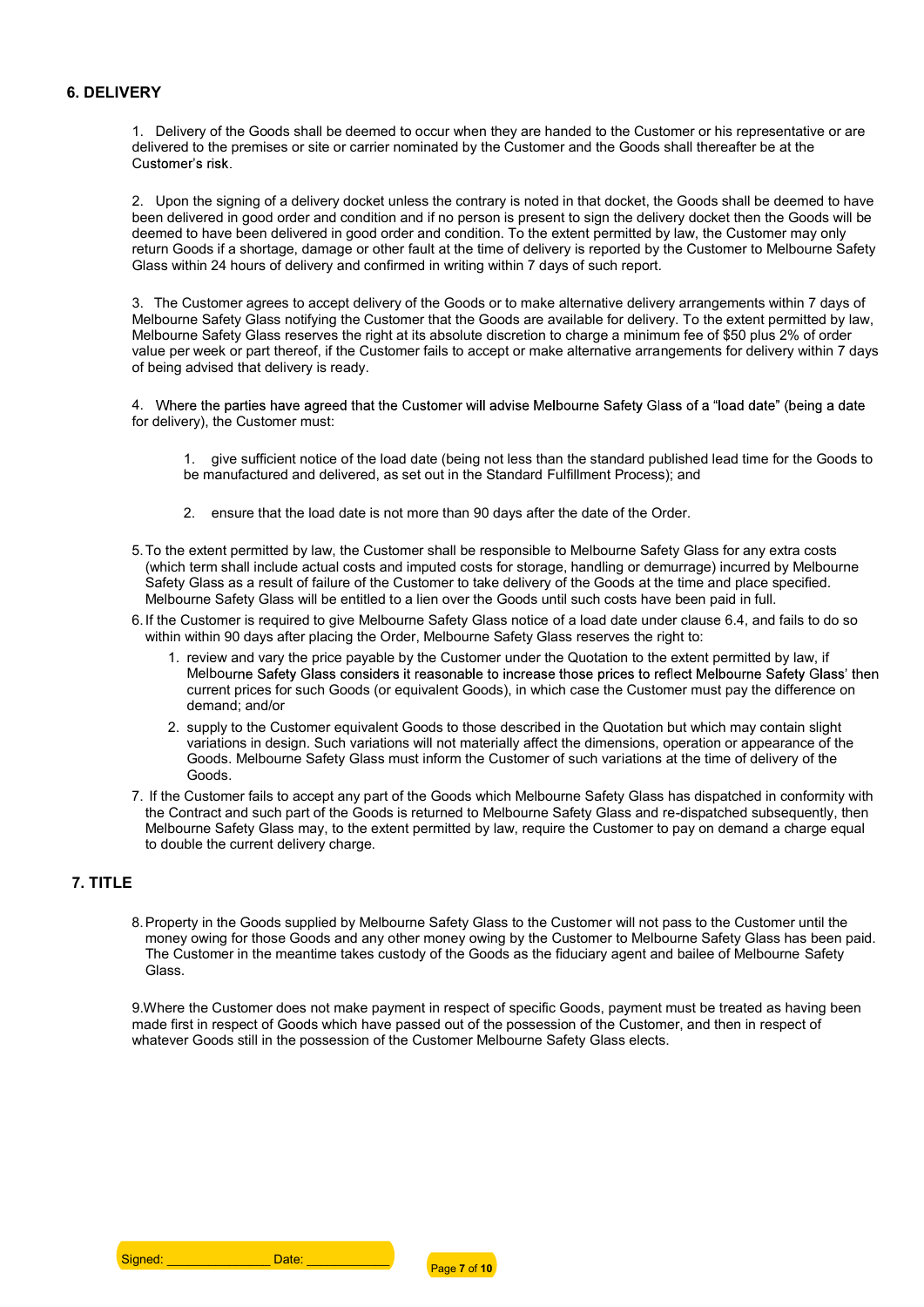10.Until the Goods have been paid for in full:

- 1. the Customer must store the Goods in such a manner as to show clearly that they are the property of Melbourne Safety Glass;
- 2. the Customer may sell the Goods, in the ordinary course of its business, but only as fiduciary agent of Melbourne Safety Glass. Any right to bind Melbourne Safety Glass to any liability to a third party by contract or otherwise is expressly negatived. The Customer receives all proceeds, whether tangible or intangible, direct or indirect, of any dealing with the Goods (including any proceeds from insurance claims) in trust for Melbourne Safety Glass and must keep the proceeds in a separate bank account until the liability to Melbourne Safety Glass is discharged; and
- 3. the Customer agrees not to sell, assign, charge or otherwise encumber or grant any interest over any obligations which any third party may owe to the Customer as a result of the use, manufacture or resale of the Goods.
- 11. The Customer irrevocably authorises Melbourne Safety Glass at any time, to enter any premises:
	- 1. upon which the Goods are stored to enable Melbourne Safety Glass to:
		- 1. inspect the Goods; and/or
		- 2. if the Customer has breached these terms and conditions, reclaim possession of the Goods.
		- 3. upon which the Customer's records pertaining to the Goods are held to inspect and copy such records.

12. The provisions of this clause apply notwithstanding any arrangement between the parties under which Melbourne Safety Glass or a related body corporate grants the Customer credit.

8. GUARANTEE<br>1. Subject to sub-clauses 8.2, 8.3 and 8.4 and to the proper handling, installation and operation of the Goods in accordance with Melbourne Safety Glass's standard specifications and recommendations and upon payment in full for the Goods, Melbourne Safety Glass warrants that the Goods are free from faulty workmanship and/or operating failure for the period specified on Melbourne Safety Glass's guarantee certificate.

2. This warranty does not extend to any fault or failure arising from misuse or damage to the Goods by the Customer.

3. Where the Goods include doors (other than wardrobe doors), to the extent permitted by law, Melbourne Safety Glass will not be liable for a breach of warranty:

1. if the door(s) are not sealed within one month from the date of delivery with two coats of paint or varnish to both faces and all edges, including top and bottom and are hung in the correct manner;

- 2. unless exterior finishes have been applied to exterior doors and in light reflective colours;
- 3. if the door(s) contain a warp less than five millimetres;

4. if bleeding stains occur when painting timber and an oil based undercoat has not been used to cover and seal the stain; or

- 5. if solid construction doors have not been hung with 3 x 100mm hinges.
- 6. Where the Goods include wardrobe doors, to the extent permitted by law, Melbourne Safety Glass will not be liable for a breach of warranty if the wardrobe door(s) contain a warp less than five millimetres.
- 4. Melbourne Safety Glass will not be responsible for additional charges of hanging, painting or other charges arising from the replacement of doors (including wardrobe doors).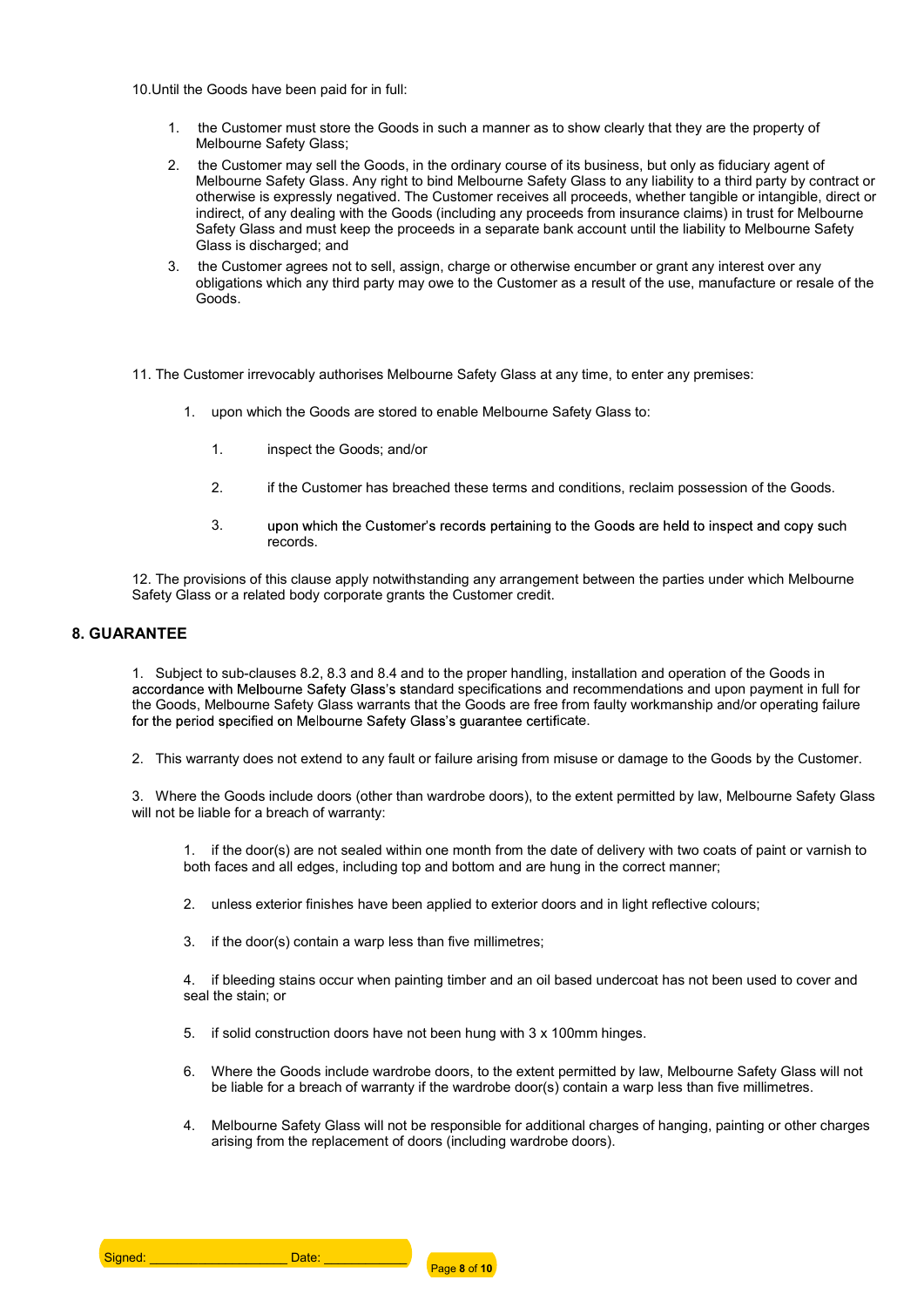9. WARRANTY<br>1. Subject to clause 8, the only conditions and warranties which are binding on Melbourne Safety Glass in respect of the state, quality or condition of the Goods and/or the Services (including advisory Services) are those imposed and required to be binding by statute (including the Trade Practices Act 1974 and, if applicable, the Domestic Building Acts) and to the extent permitted by law, the liability, if any, of Melbourne Safety Glass arising from the breach of such conditions or warranties shall, at Melbourne Safety Glass's option, be limited to and completely discharged in the case of the Goods, either the replacement or the repair by Melbourne Safety Glass of the Goods and in the case of the Services, by the supplying of the Services again. The Customer must bear the costs of returning to Melbourne Safety Glass any Goods in respect of which a warranty claim is made. All other conditions and warranties whether expressed or implied by law in respect of the state, quality or condition of the Goods and/or the Services which may apart from this clause be binding on Melbourne Safety Glass are hereby expressly excluded.

> 2. Subject to clause 9.1, Melbourne Safety Glass has no liability to any person for any loss or damage of any kind whatsoever including without limitation, for any indirect or consequential loss (including loss of profits or loss arising from any failure, breakdown, defect or deficiency in the Goods and/or the Services) even if due to the negligence of Melbourne Safety Glass arising out of or in connection with the Goods and/or the provision of the Services.

- 10. CANCELLATION AND DEFAULT<br>9. The Contract may be cancelled/varied by the Customer only with the written consent of Melbourne Safety Glass. To the extent permitted by law, Melbourne Safety Glass may require as a condition of its consent that the Customer pay reasonable charges for such cancellation/variation, which take into account expenses incurred by Melbourne Safety Glass to the date of cancellation/variation, including recompense for any commitments made by Melbourne Safety Glass in consequence of the Order and all other losses both actual and prospective, incurred as a result of such cancellation/variation.
	- 10. Melbourne Safety Glass shall be entitled to suspend delivery of the Goods or any part thereof and/or terminate the Contract if the Customer either fails to perform or observe any condition of the Contract including the terms of payment and/or delivery arrangements or if the Customer is made bankrupt, has a liquidator, receiver or official manager appointed for all or any part of his assets, or has a winding up order made against him or enters into any contract with creditors or voluntary insolvency administration. Such suspension and/or termination shall be without prejudice to and shall not affect any rights of Melbourne Safety Glass against the Customer prior thereto.
	- 11. Upon termination of the Contract by Melbourne Safety Glass the security deposit (if any) shall be forfeited to Melbourne Safety Glass which may either sue the Customer for breach of Contract or resell the Goods and any deficiency arising on such resale and all expenses of and incidental to such resale or attempted resale and the Customer's default shall be recoverable by Melbourne Safety Glass from the Customer as liquidated damages. Melbourne Safety Glass may retain any monies paid by the Customer on account of the Contract other than the security deposit forfeited, as security<br>for any damages awarded to Melbourne Safety Glass for the Customer's default.

11. PRIVACY<br>12. Melbourne Safety Glass collects the personal information of its Customers to enable it to provide a Quotation for its Goods and/or Services and to provide its Customers with the Goods and/or Services they request. Melbourne Safety Glass may disclose the personal information of its Customers to third parties (such as contractors) that assist it in providing its Goods and Services. Customers may gain access to any personal information held about them upon request. To find out more about Melbourne Safety Glass's commitment to the protection of privacy, Customers may ask for a copy of Melbourne Safety Glass's Privacy Policy.

2. Where Goods and/or Services are supplied to the Customer on credit the Customer irrevocably authorises Melbourne Safety Glass, its employees and agents to make such enquiries as it deems necessary to investigate the creditworthiness of the Customer including (without limitation) making enquiries from persons nominated as trade referees, the bankers of Melbourne Safety Glass or any other credit providers ("Information Sources") and the Customer authorises the Information Sources to disclose to Melbourne Safety Glass all information concerning the Customer which is within their possession and which is requested by Melbourne Safety Glass.